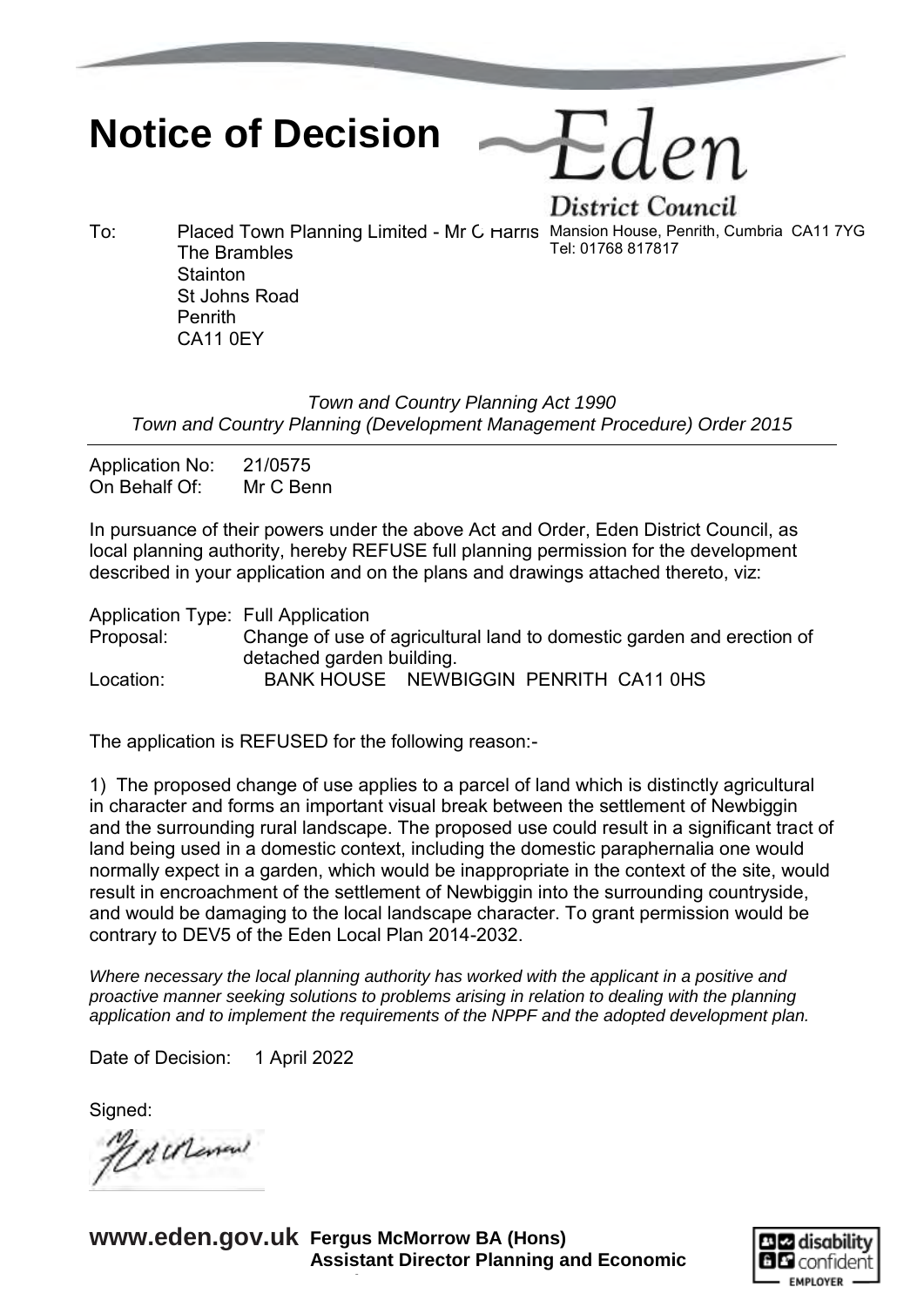**Fergus McMorrow BA (Hons) Assistant Director Planning and Economic Development**

**www.eden.gov.uk** 2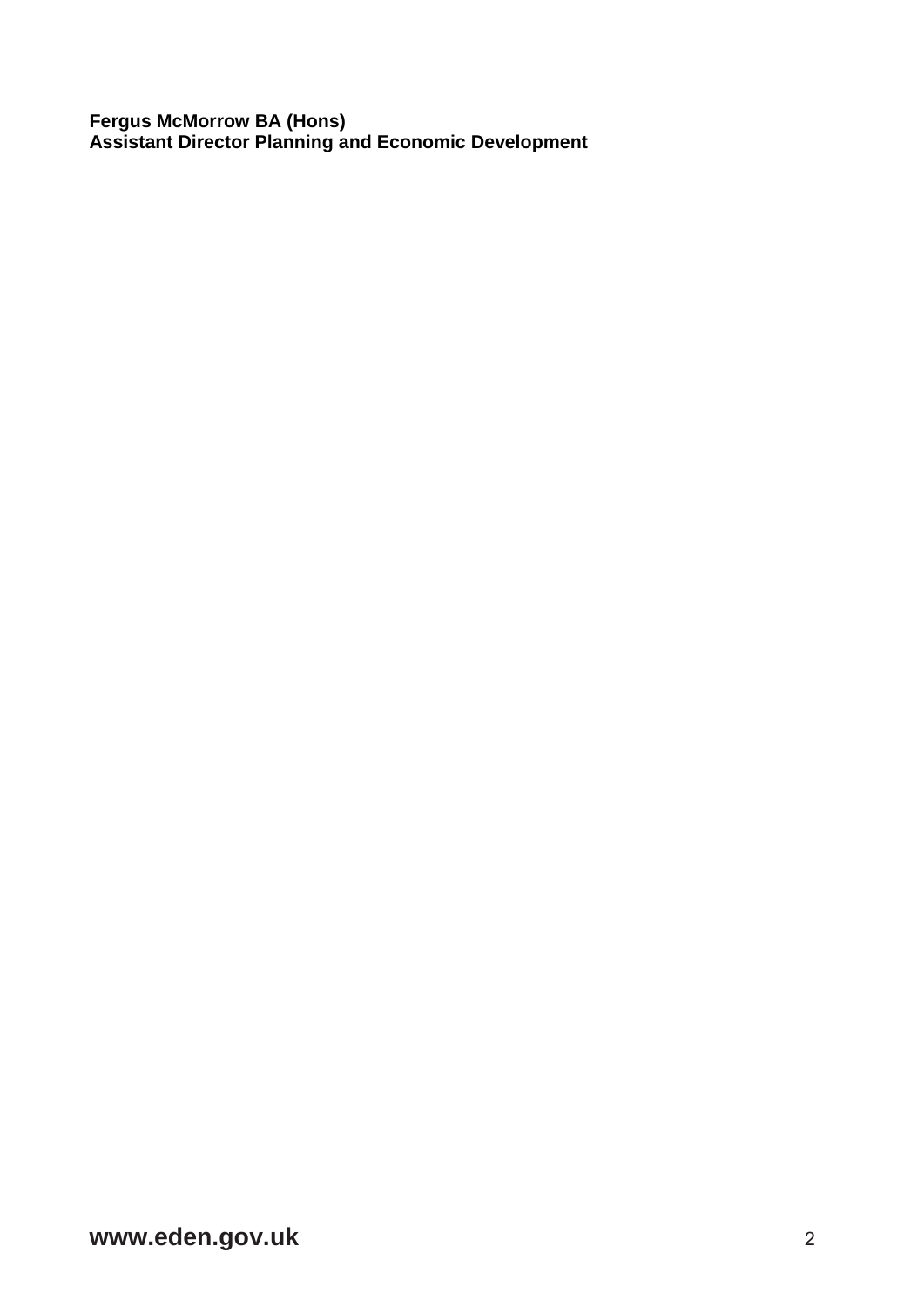## **Notice of Decision**

District Council Mansion House, Penrith, Cumbria CA11 7YG Tel: 01768 817817

den

To: Mr Mark Southerton **Springfield** Gawtersyke Lane Kirkbymoorside YO62 6DR

> *Town and Country Planning Act 1990 Town and Country Planning (Development Management Procedure) Order 2015*

Application No: 22/0090 On Behalf Of: G Miller

In pursuance of their powers under the above Act and Order, Eden District Council, as local planning authority, hereby REFUSE full planning permission for the development described in your application and on the plans and drawings attached thereto, viz:

Application Type: Full Application Proposal: Variation of conditions 3 (occupation period), 5 (holiday letting) and 7 (second residence) to allow for a longer open season for up to 34 static caravans, attached to approval 08/0180. Re-submission of 21/0376. Location: HORSE AND WAGON CARAVAN PARK NENTSBURY ALSTON CA9 3LH

The reason(s) for this decision are:

That the application is REFUSED for the following reasons:

- 1) The application fails to accord with Policies DEV5, EC4, ENV2 and ENV3 of the Eden Local Plan 2014-32 for an increased opening period each year by virtue of its physical presence and the amount of human activity associated with it. The winter break from visitors gives the village a chance to return to a more traditional peaceful rural character. As such, it is considered that the increased use period of the caravan park proposed by the application would prolong any disturbance and nuisance caused by the operation of the site, and would have an adverse impact upon the amenity of local residents for an additional 7.5 week block in any calendar year, detracting from the quiet character of the settlement and this part of the North Pennines AONB.4
- 2) Furthermore, the removal of the second home restriction on the site could lead to the occupation of the static caravans for most of the year, making it difficult for the Council to demonstrate and enforce that the site was not the primary place of residence.

*Where necessary the local planning authority has worked with the applicant in a positive and proactive manner seeking solutions to problems arising in relation to dealing with the planning application and to implement the requirements of the NPPF and the adopted development plan.*

**www.eden.gov.uk Fergus McMorrow BA (Hons) Assistant Director Planning and Economic** 

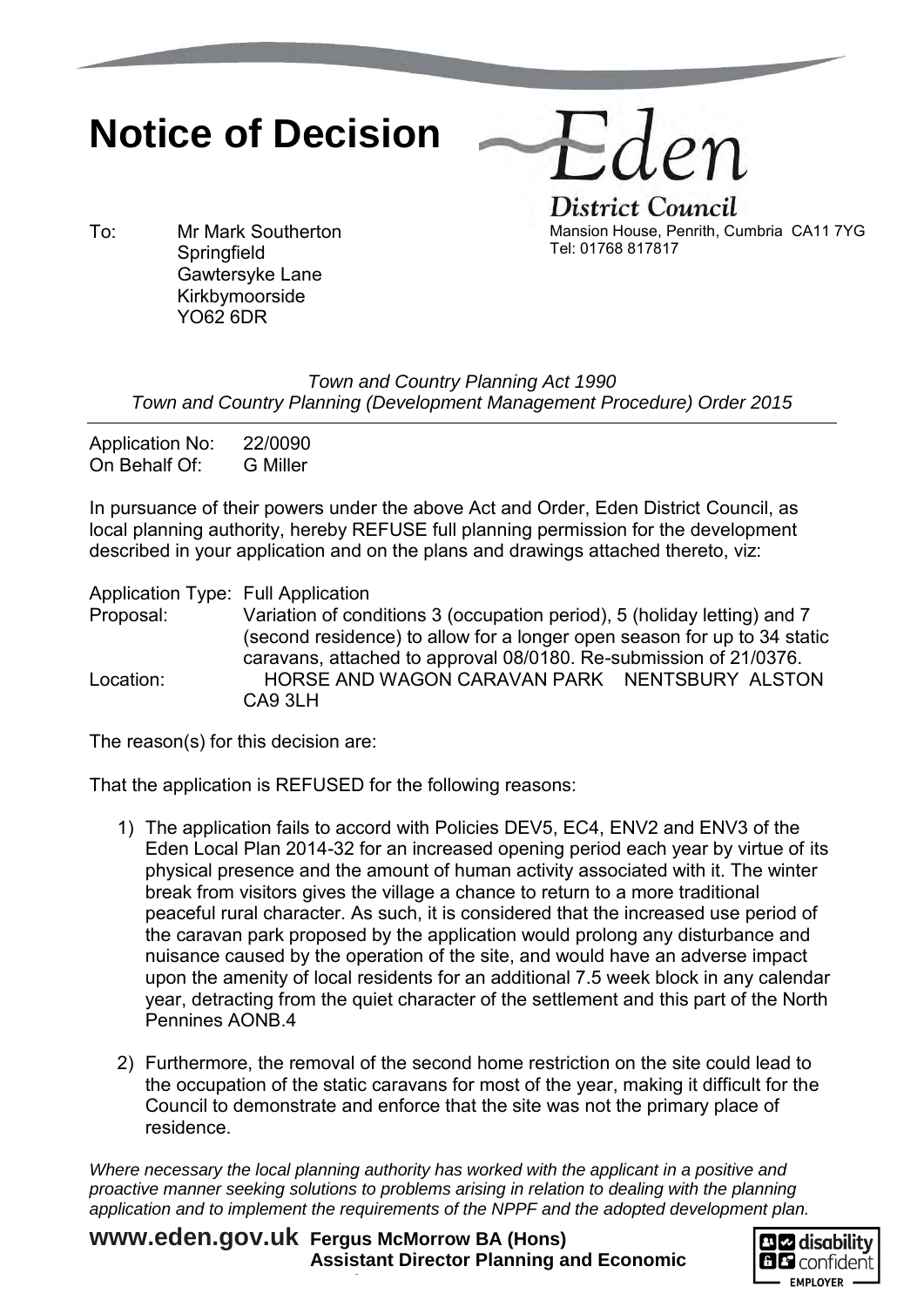Date of Decision: 1 April 2022

Signed<br>*MAULE*new

**Fergus McMorrow BA (Hons) Assistant Director Planning and Economic Development**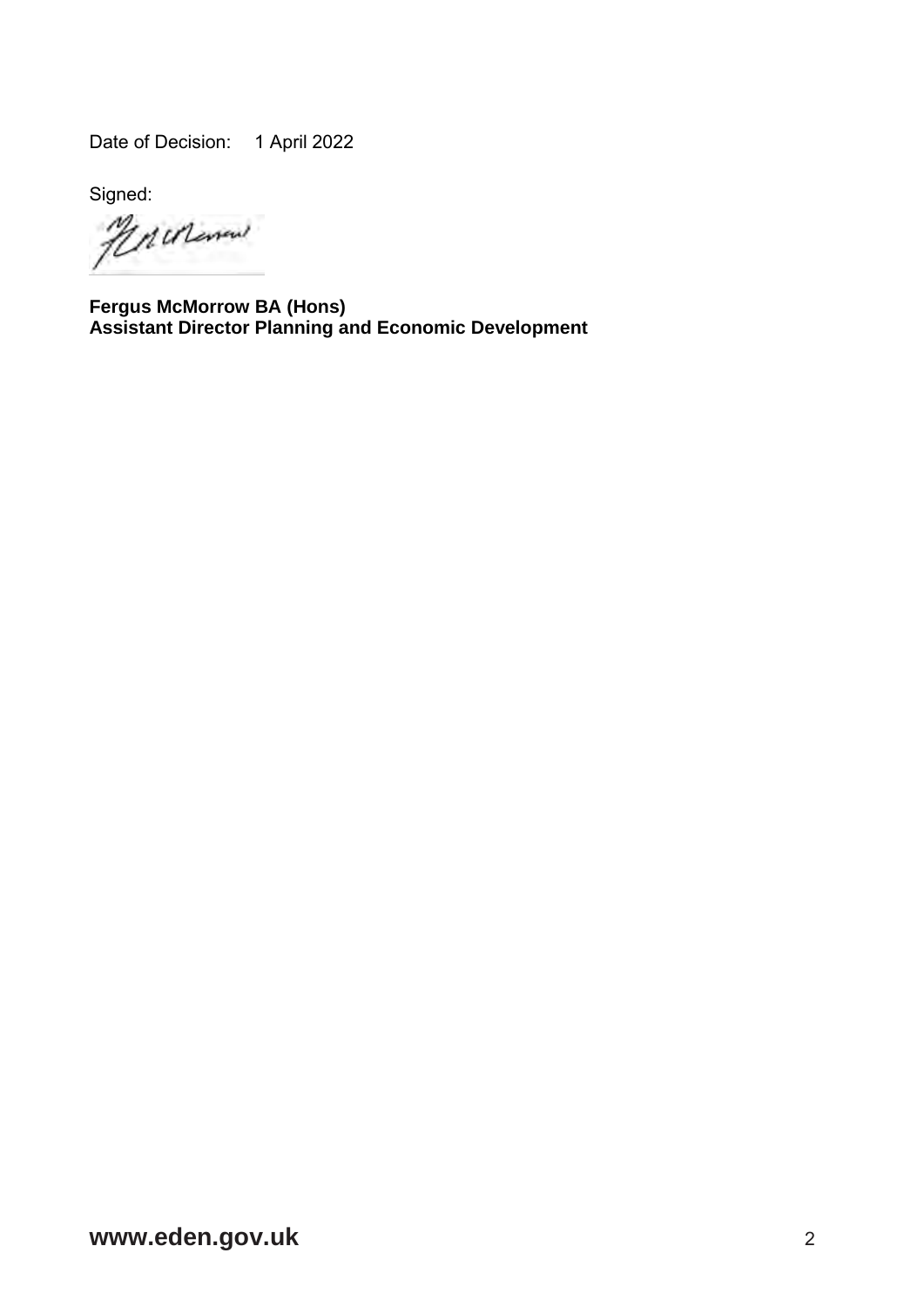## **Notice of Decision**

-den

To: PFK Planning & Development Agricultural Hall **Skirsgill Penrith** CA11 0DN

District Council Mansion House, Penrith, Cumbria CA11 7YG Tel: 01768 817817

## *Town and Country Planning Act 1990 Town and Country Planning (Development Management Procedure) Order 2015*

Application No: 21/0802 On Behalf Of: Mr & Mrs M Robinson

In pursuance of their powers under the above Act and Order, Eden District Council, as local planning authority, hereby REFUSE outline planning permission for the development described in your application and on the plans and drawings attached thereto, viz:

Application Type: Outline Application Proposal: Outline application for residential development with all matters reserved. Re-submission of 20/0837. Location: LAND AT MATTINSON HOUSE GREAT SALKELD PENRITH CA11 9NA

The reasons for this decision are:

That the application is refused for the following reasons:

1. The proposal has failed to demonstrate that it would not have a detrimental impact on employment land provision; that the benefits arising from the new use for the locality outweigh the disadvantages caused by the loss of the employment site, or that that an employment use is not viable, as there has been no market testing. Consequently, the proposal is considered contrary to Policy EC2 of the Eden Local Plan 2014-2032.

2. The proposed development over the southern part of the site, including plots 2, 3 and 4 as shown on the indicative layout plan, which is set back behind properties, is considered to be backland development and cannot be considered as infill or rounding off. Consequently, the proposal is considered to be contrary to Policy's LS1 and HS2 of the Eden Local Plan 2014-2032.

3. The proposed development, particularly over the southern part of the site, while made in outline, has failed to demonstrate that it could positively respond to the character and function of the rural landscape contrary to Policy's DEV5 and ENV2 of the Eden Local Plan 2014 – 2032.

4. While the application is in outline only, it is supported with a indicative layout plan and planning statement that proposes the loss of Mattinson House which is a nondesignated heritage asset. Without clear justification ie a structural assessment demonstrating that its retention is unviable or demonstration of clear public benefits from redevelopment sufficient to outweigh the loss of the asset and consequent harm to the

**www.eden.gov.uk Fergus McMorrow BA (Hons) Assistant Director Planning and Economic**